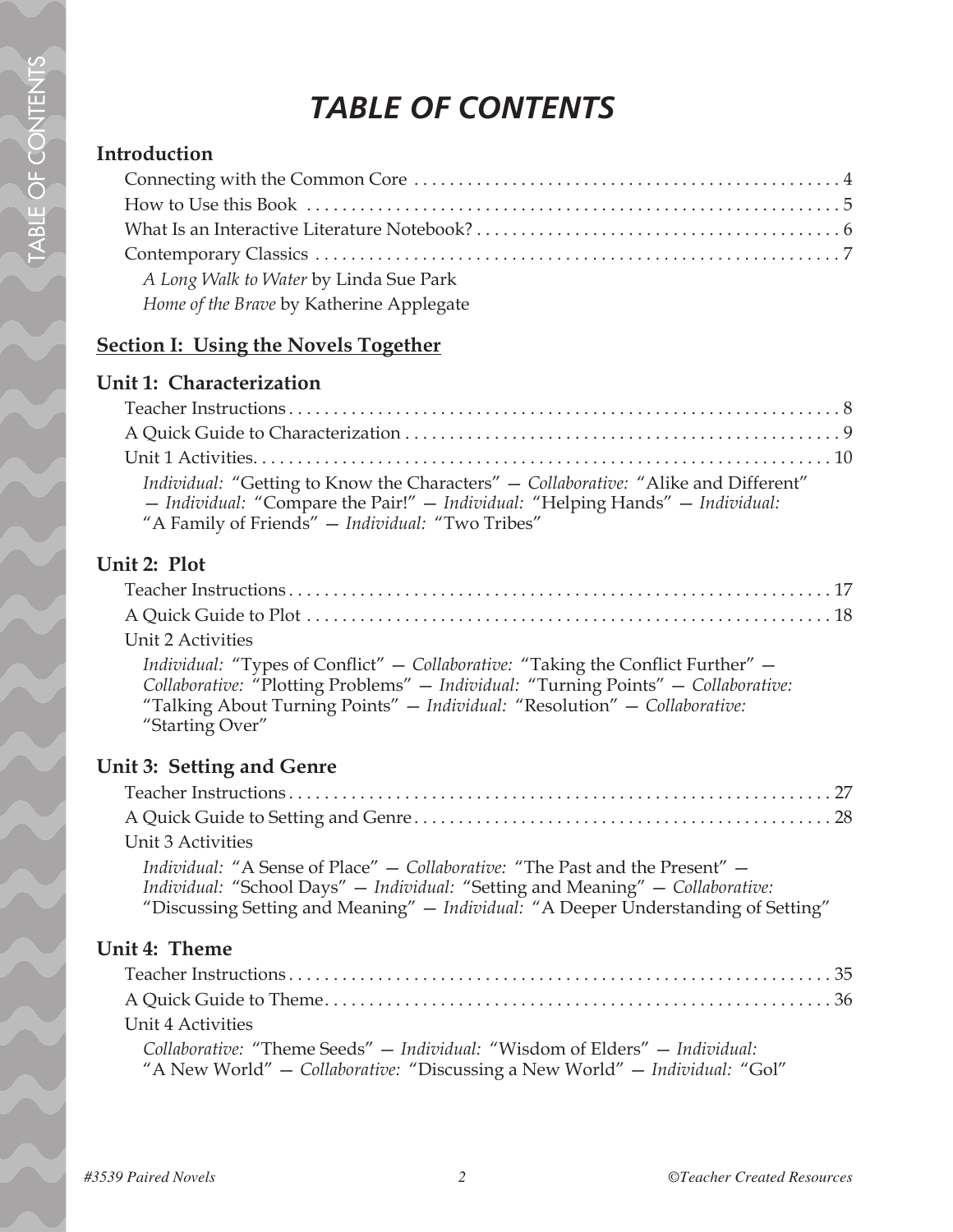# *TABLE OF CONTENTS (cont.)*

| Unit 5: Craft and Structure<br>Collaborative: "African Proverbs" - Individual: "Studying Writer's Craft" -                                                                                                                                                                                                 |
|------------------------------------------------------------------------------------------------------------------------------------------------------------------------------------------------------------------------------------------------------------------------------------------------------------|
| Individual: "Whose Point of View?" - Individual: "What's Left Unsaid" -<br>Collaborative: "Identifying Tone" - Individual: "Form Flip"                                                                                                                                                                     |
| Unit 6: Projects and Essays                                                                                                                                                                                                                                                                                |
| Individual: "Welcome to America" - Individual: "Country Scrapbook" - Individual:<br>"Comparing a Theme" - Individual: "Comparing Genre and Form" - Individual:<br>"Self-Editing Checklist (Rough Draft)" - Collaborative: "Peer-Editing Checklist"<br>- Individual: "Self-Editing Checklist (Final Draft)" |
| <b>Section II: Single-Novel Activities</b>                                                                                                                                                                                                                                                                 |
|                                                                                                                                                                                                                                                                                                            |
| Unit 7: Activities for Either Novel                                                                                                                                                                                                                                                                        |
|                                                                                                                                                                                                                                                                                                            |
| Individual: "My Word Wall" - Individual: "An Important Event" - Individual:<br>"What If?" - Individual: "Writing a Persuasive Letter" - Individual: "My Book Rating"                                                                                                                                       |
| Unit 8: Activities for A Long Walk to Water                                                                                                                                                                                                                                                                |
|                                                                                                                                                                                                                                                                                                            |
|                                                                                                                                                                                                                                                                                                            |
| Individual: "Character Changes" - Individual: "Summarizing Stories" - Individual:<br>"Describing Setting" - Individual: "A War Within a War" - Collaborative: "Create a<br>Novel Poster" - Collaborative: "Conduct a Gallery Walk" - Collaborative: "Historical<br>Events, Fictional Accounts"             |
| Unit 9: Activities for Home of the Brave                                                                                                                                                                                                                                                                   |
|                                                                                                                                                                                                                                                                                                            |
|                                                                                                                                                                                                                                                                                                            |
| Individual: "Transforming Form" - Individual: "Sum It Up!" - Individual:<br>"Characterizing Cousins" - Collaborative: "Getting to Know Secondary Characters"<br>$-$ Individual: "Land of the Free" $-$ Collaborative: "Readers Theater" $-$ Collaborative:<br>"Home of the Brave Posters"                  |
|                                                                                                                                                                                                                                                                                                            |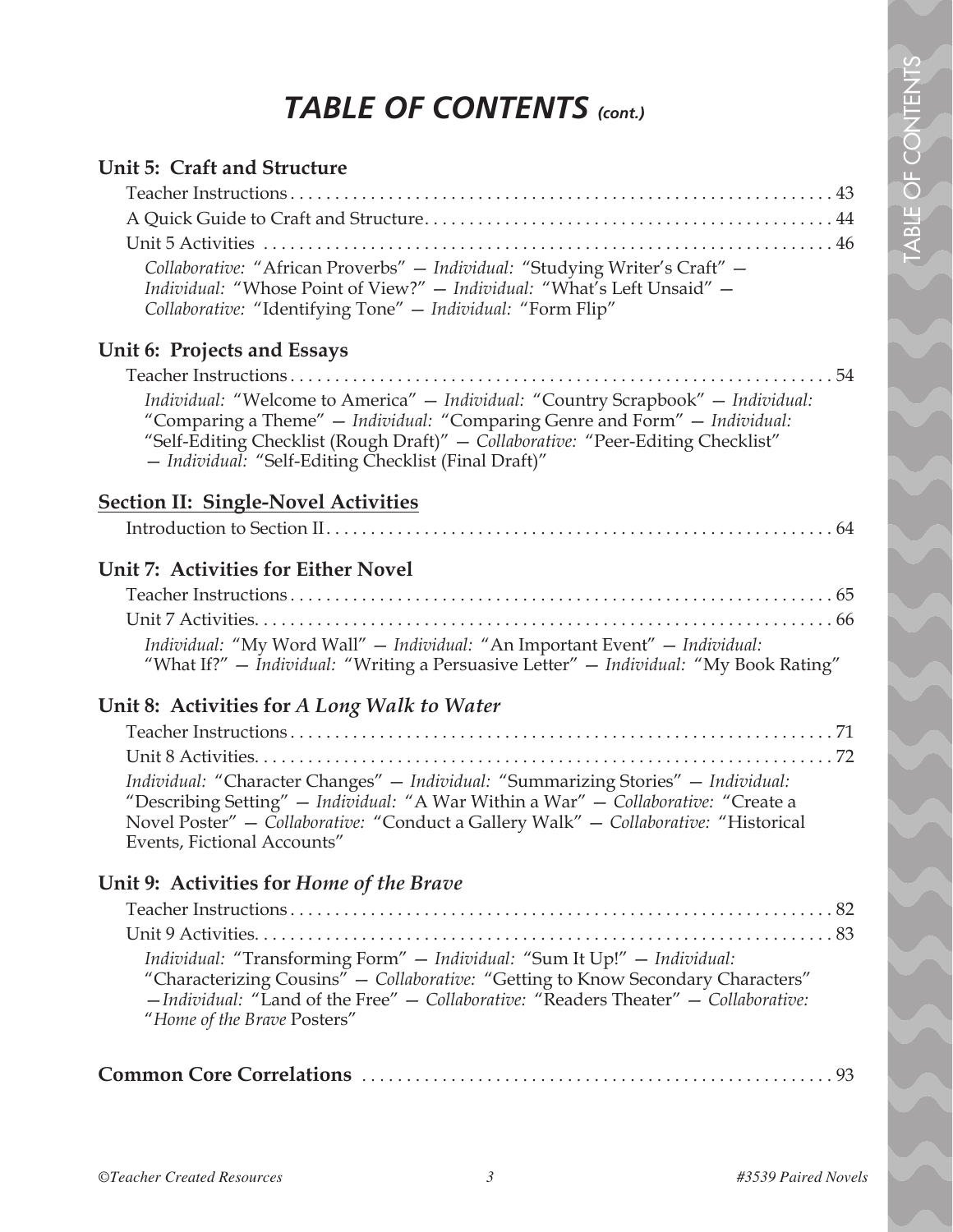# *CONNECTING WITH THE COMMON CORE*

This book responds to the Common Core State Standards' goals of helping students develop the skills necessary to be successful in college and career. Through focused analysis, comparison, and synthesis of two texts, students will strengthen their understanding of literary conventions and build on analytical and argumentation skills. The texts selected for this book represent the high-quality, complex, and engaging new literature that is being produced in today's middlegrade publishing. These contemporary titles are easily relatable to the 21st-century child's experiences and knowledge, creating deeper connections between reader and text and giving the young reader a sense of ownership over the material.

The Common Core State Standards call for emphasis on assignments that encourage students to think critically, analyze deeply, and cite extensively from texts. Under the Common Core Standards, students are expected to progress in their level of comprehension and acquire appropriate academic vocabulary. In addition to building their reading and writing skills, students must also develop their listening and speaking skills in ways that will prepare them for the academic rigor of college.

To increase college readiness, Language Arts assignments are moving away from personal response and toward critical analysis based on information from texts. To prepare for the work they will encounter in college, students must become skilled at developing a strong claim and defending it with evidence from texts. To that end, *Using Paired Novels to Build Close Reading Skills* provides students with opportunities to interact with reading material deeply and in a variety of ways. Comparison activities strengthen students' understanding of the novels themselves, as well as the craft of writing. These activities

**The activities in this resource focus on two specific novels—** *A Long Walk to Water* **and**  *Home of the Brave***—but this same approach can be similarly applied when analyzing and comparing literature in general.**

prompt students to examine how each author approaches literary elements such as characterization, theme, and point of view, and to draw conclusions based on the similarities or differences. In order to complete the tasks in these activities, students will need to reflect on their understanding of one book before making connections to the other—a process that will naturally support comprehension skills. The activities in this resource focus on two specific novels—*A Long Walk to Water* and *Home of the Brave*—but this same approach can be similarly applied when analyzing and comparing literature in general.

The activities in this book provide opportunities for individual and collaborative experiences. The individual activities build reading and writing skills by prompting students to develop analytical arguments and cite evidence from the texts. The collaborative activities help students develop critical speaking and listening skills in the context of literary analysis.

Ultimately, we want our children to develop a love of books and to become life-long readers. They can and should be encouraged to make personal connections to the texts and express their feelings about the stories they read. In fact, these types of connections often form the starting point for activities with more academic rigor. To provide students with freedom to interact with texts in more personal and creative ways, we have included Interactive Literature Notebook assignments as well as creative collaborative activities that are intended to enrich the reading experience and foster deeper personal enjoyment of the novels while still providing the foundation for deeper critical engagement.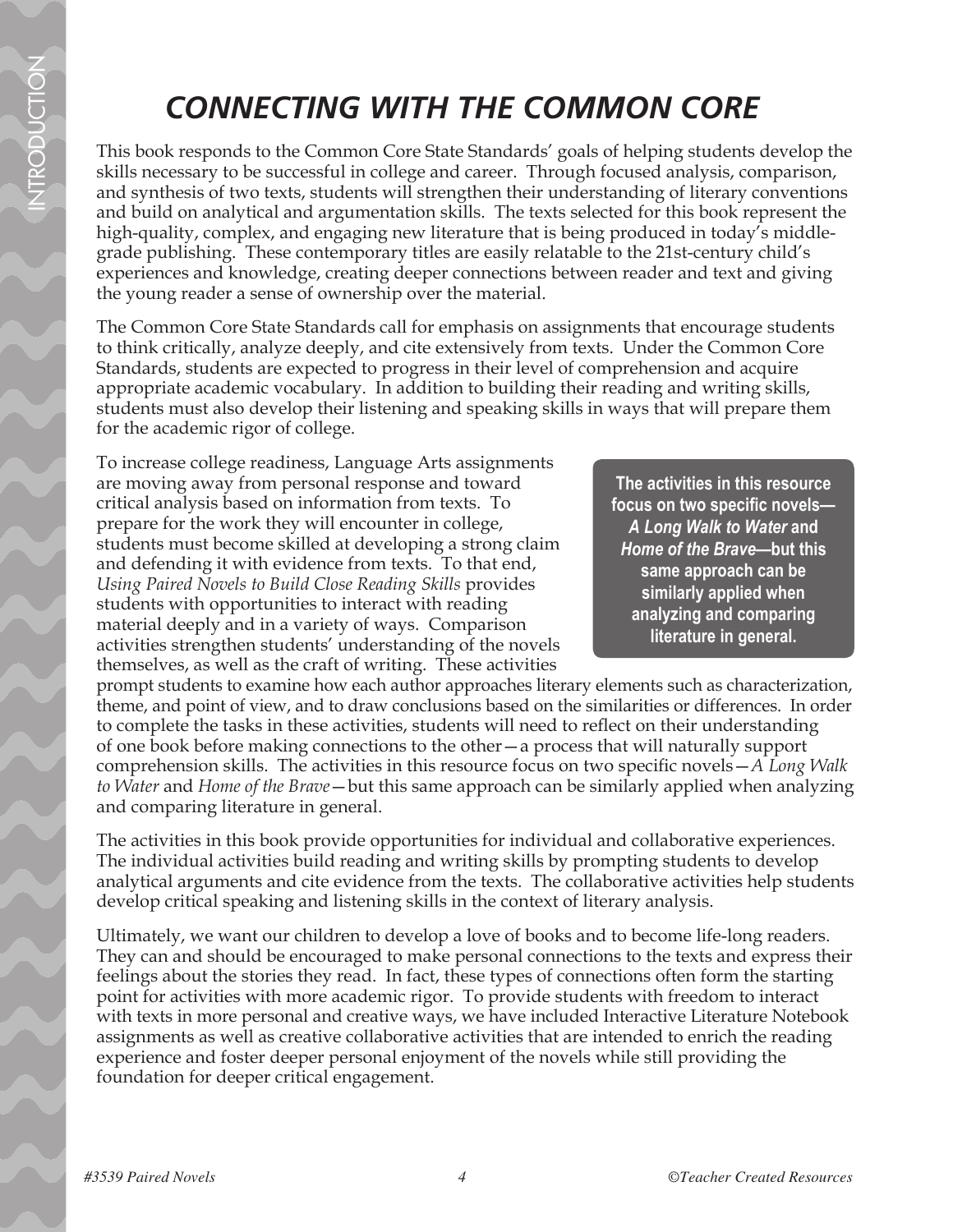### *HOW TO USE THIS BOOK*

#### **Section I (Units 1–6)**

The purpose of this book is to provide you with a variety of activities that connect the two novels in ways that will foster deeper critical and analytical thinking in your students. Section I contains worksheets to be completed after both novels have been read. This section is divided into five units, which are based on the following literary elements: **Characterization** (pages 8–16), **Plot** (pages 17–26), **Setting and Genre** (pages 27–34), **Theme** (pages 35–42), and **Craft and Structure** (pages 43–53). A culminating sixth unit (pages 54–63) contains longer writing assignments and projects.

#### *Unit features include . . .*

#### \ **Teacher Instructions**

The first page of each unit provides you with an overview of the concept, the relevance to student learning, and brief descriptions and suggestions for each activity in the unit.

#### \ **Quick Guide to the Concept**

The top portion of this page provides your students with an introduction to the literary concept around which the unit is built, along with a list of related vocabulary words. The bottom portion contains a list of suggestions for **Interactive Literature Notebook** entries. The Interactive Literature Notebook can be used to allow students to think creatively about the reading and make personal connections to the novels. Some of the ideas can apply to both books, while others are specific to one or the other novel. You can assign a specific topic to your students or allow them to pick from these suggestions. More detailed instructions for the Interactive Literature Notebook can be found on page 6.

#### \ **Unit Activities**

Each unit contains **individual** and **collaborative** activities that support your students' understanding of literary elements and author's craft. Most of the activities also emphasize the use of textual evidence in the form of summarizing, paraphrasing, or quoting. In addition, some are meant to be used as **linked** assignments, with one activity laying the foundation for the next. In some cases, a collaborative activity allows students to brainstorm ideas and discuss the books together before completing a more challenging task in an individual worksheet. Alternately, an individual activity may provide students with an opportunity to reflect on the reading and then practice listening, speaking, and paraphrasing skills in a linked collaborative activity. Look for the following icons in the upper-right corner of each activity page:



#### **Section II (Units 7–9)**

In this section, you will find activities to use during the reading of the individual books. These activities are divided into three groups: those that can be used with either novel, those intended to be used with *A Long Walk to Water*, and those intended to be used with *Home of the Brave*. These activities are meant to supplement the single-novel study activities you may already use. You may want to have students keep all of their single-novel worksheets in a folder and refer back to them when they are completing the novel-comparison activities. This will provide your students with opportunities to review the material, refresh their memories of the books, and practice using notes as a reference for a current assignment.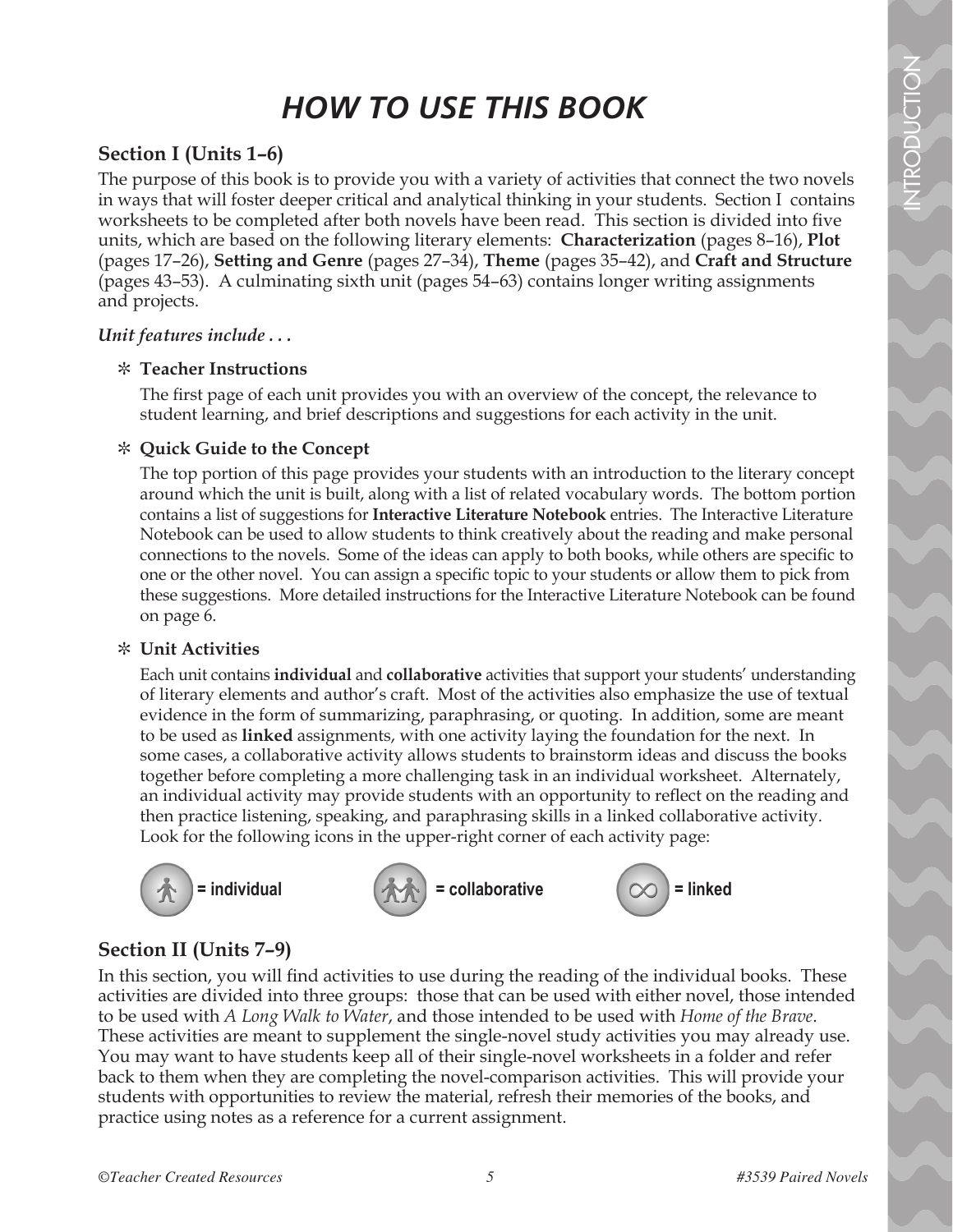# *WHAT IS AN INTERACTIVE LITERATURE NOTEBOOK?*

An Interactive Literature Notebook is a notebook that combines learning materials with personal response. For each student, his or her notebook will serve as a place to record and organize the information learned about the elements of literature. The response pages also encourage a deeper level of creativity and personal reflection toward the novels being analyzed and discussed in class.

For this resource, students may use a composition book, a spiral notebook, or a three-ring binder, depending on teacher preferences and needs. Instruct students to organize their notebooks as follows:



Interactive Literature Notebooks help your students hone the organizational skills they will need to be successful learners in high school and college by developing their competence in note-taking and record-keeping. These notebooks are excellent tools for visual as well as linguistic learners, and they give all students experience in connecting visual and multimedia components with text.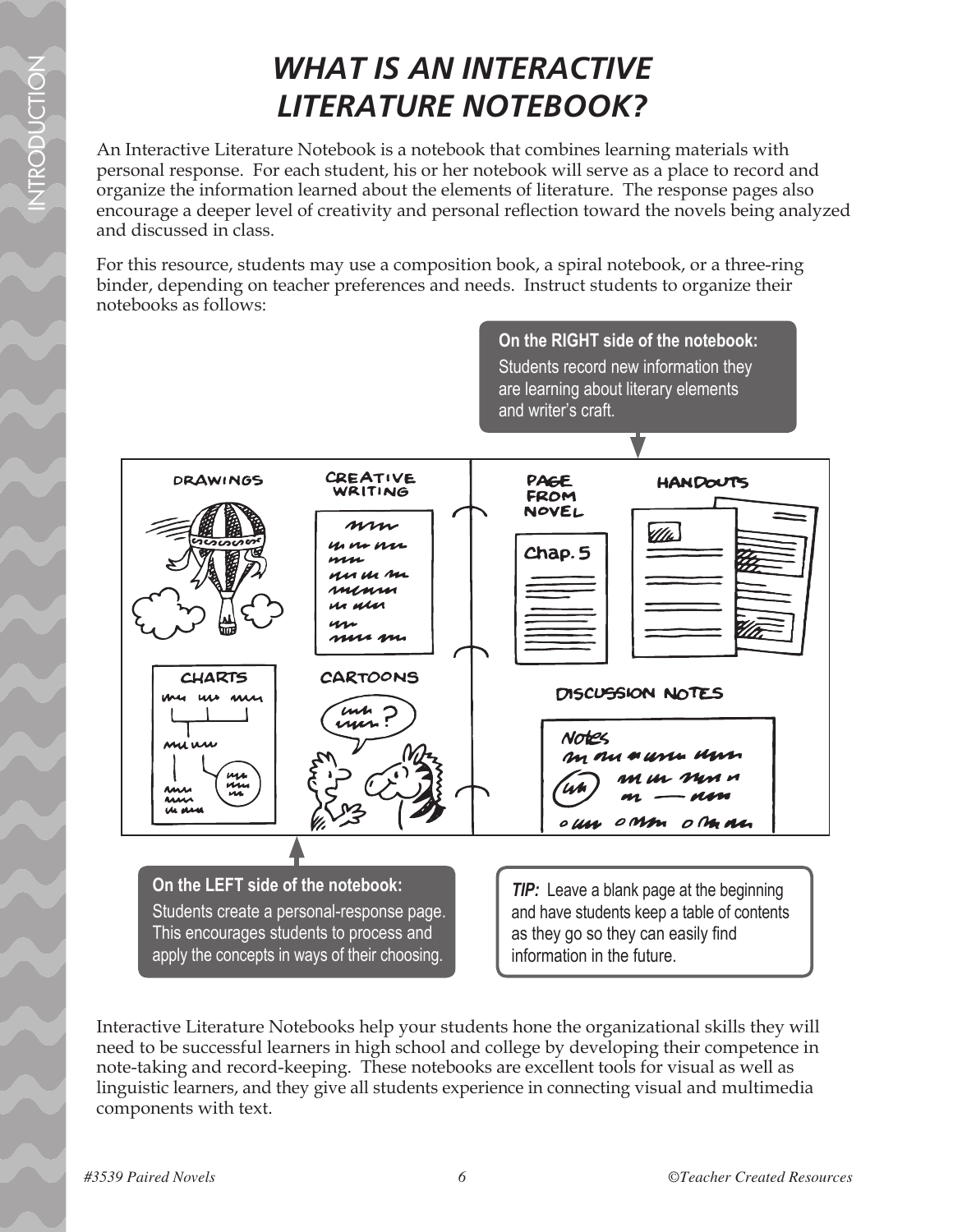### *CONTEMPORARY CLASSICS*

### *A Long Walk to Water* **Linda Sue Park (2010)**

*A Long Walk to Water* is a fictionalized story based on the life of a Sudanese Lost Boy, Salva Dut, who was forced to flee his village in 1985 when soldiers attacked. The narrative alternates between Salva's experience in 1985 and the story of a Sudanese girl in 2008 who must spend her days walking for hours to bring water to her family. Linda Sue Park draws from research and interviews with Salva Dut to create a heartbreaking fictionalized account of his harrowing journey. The majority of the action in the novel takes place in 1985–1986, making the genre historical fiction, albeit recent history. Although Nya's brief sections take place in 2008–2009, and Salva's story continues into 2009, the primary focus of the novel is the depiction of the horrors and struggles Salva faces on his journey to the refugee camps. The two narratives ultimately connect in an uplifting, hopeful ending that will inspire young readers.

*Awards and Honors* ➤ *New York Times* Best Seller ➤ IRA Notable Books for a Global Society 2011 ➤ Jane Addams Children's Book Award 2011

**Note:** Page numbers in this guide refer to the 2010 paperback edition published by Houghton Mifflin Harcourt, Boston/ New York.

### *Home of the Brave* **Katherine Applegate (2007)**

This verse novel by Newbery Medalwinning author Katherine Applegate tells the story of a young Sudanese refugee, Kek, as he adapts to a new life in the United States. Kek is haunted by memories of the family and home he has lost, as well as the violence he witnessed. Yet he remains hopeful that he will one day reunite with his missing mother. Kek's amazement and misunderstandings of American life provide both bittersweet and humorous moments throughout the novel. He soon becomes the caretaker for a lonely old cow, who serves as a connection to and symbol of his old life and family. The first-person narration, as well as the poetic form, give readers insight into the emotions and thoughts of a refugee of war.

#### *Awards and Honors*

- ➤ *School Library Journal* Best Books of the Year 2007
- ► SCBWI Golden Kite Award for Best Fiction 2008
- ➤ Bank Street Josette Frank Award 2008

**Note:** Page numbers in this guide refer to the 2008 paperback edition published by Feiwel and Friends (an imprint of Macmillan Children's Publishing Group), New York.

Passages quoted in this resource are from *Home of the Brave* ©2007 by Katherine Applegate. Reprinted by permission of Feiwel and Friends, an imprint of Macmillan Children's Publishing Group. All Rights Reserved.

 $\mathcal{L}_{\mathcal{A}}$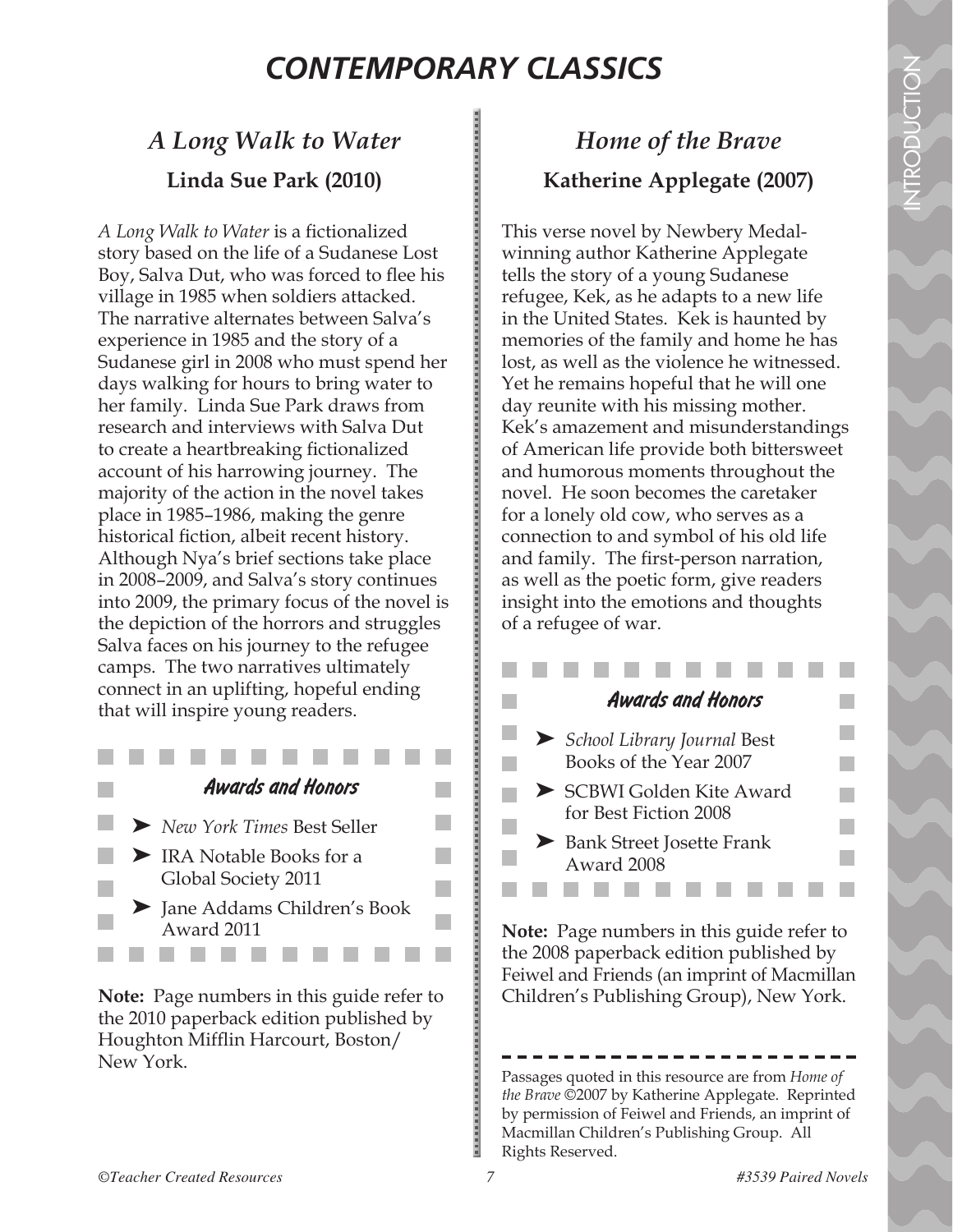Name:

# *A FAMILY OF FRIENDS*

At the beginning of both novels, Salva and Kek have been separated from their families. Look through the following chapters for quotations that show these characters' thoughts about their families. For each quotation, provide the page numbers.

| A Long Walk to Water        |  |
|-----------------------------|--|
| Chapter Two (pages 8-13)    |  |
| Chapter Three (pages 14-19) |  |

**Home of the Brave** "Questions" (pages 8–9) V Machine" (pages 39–42)

*1.* How are Salva and Kek's thoughts similar?

*2.* Look back at the conversation Salva and Uncle have on page 60 of *A Long Walk to Water*. Why is Salva upset that his uncle wants to return to Sudan to fight?

*3.* What does Uncle tell him about the idea of "family"?

Salva and Kek both move to the United States. How do the people they meet in America become a new kind of family, like Uncle suggests? Give examples of something the American friends do to show they are like a family to the boys.

| <b>Novel</b>        | A Long Walk to Water | Home of the Brave |
|---------------------|----------------------|-------------------|
| <b>Friends</b>      | Chris and Louise     | Hannah            |
| <b>What They Do</b> |                      |                   |
|                     |                      |                   |
|                     |                      |                   |
|                     |                      |                   |
|                     |                      |                   |
|                     |                      |                   |

*4.* How do these friendships help Salva and Kek?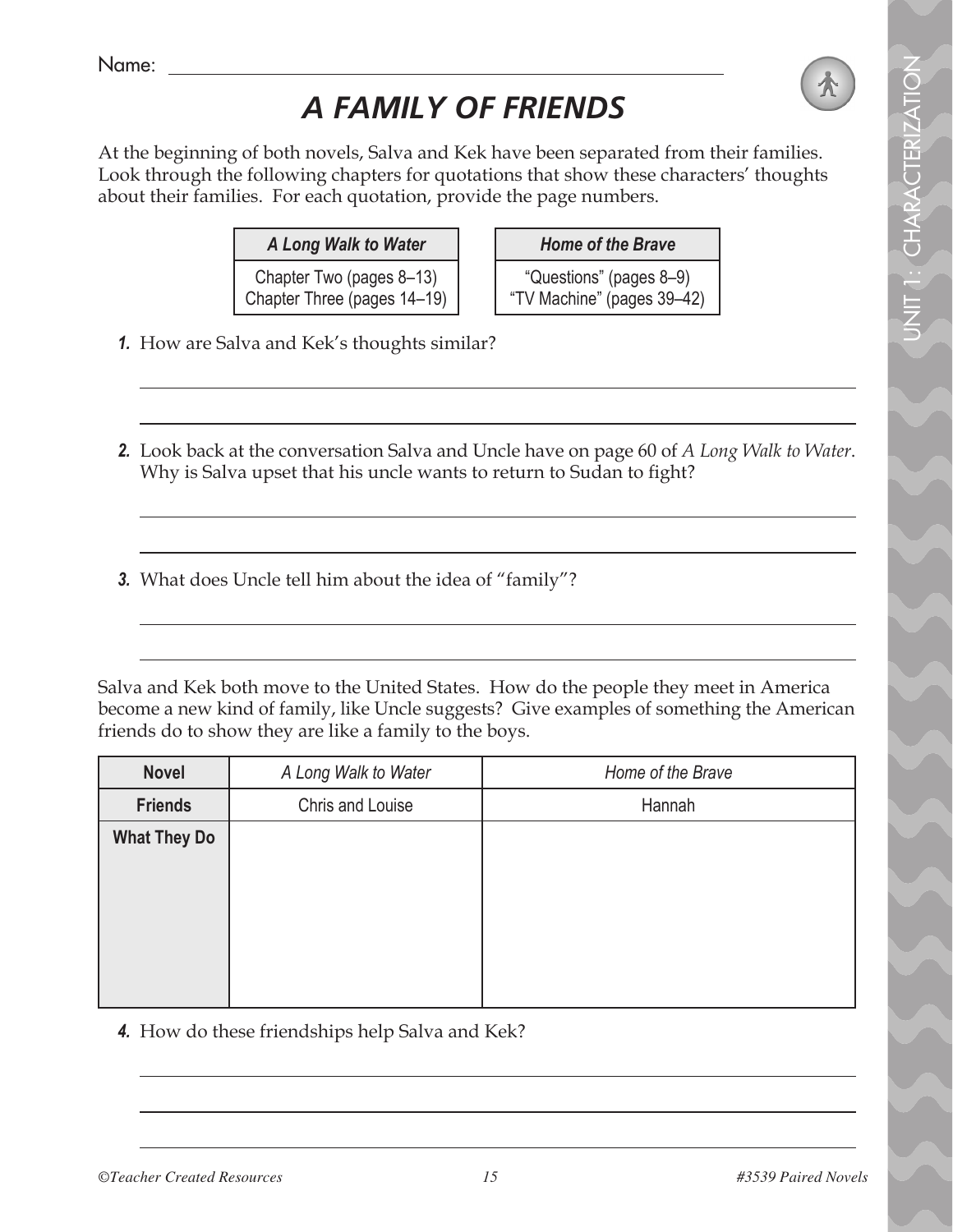Name(s):

 $\supset$ 

nit 2: Plo

t

# *PLOTTING PROBLEMS*



The plots of both novels include many difficult and even traumatic situations Kek and Salva face. How do the characters react to these situations? Think about how these struggles affect the choices the characters make. Find three examples of difficult situations the characters face in each novel. Discuss how the character reacts to each situation.

|                     | <b>Salva</b> | <b>Kek</b> |
|---------------------|--------------|------------|
| Situation #1        |              |            |
| <b>Reaction</b>     |              |            |
| Page numbers        |              |            |
| <b>Situation #2</b> |              |            |
| <b>Reaction</b>     |              |            |
| Page numbers        |              |            |
| <b>Situation #3</b> |              |            |
| <b>Reaction</b>     |              |            |
| Page numbers        |              |            |

Answer the following questions about how these characters react to situations.

- *1.* Explain one way Salva and Kek's reactions to difficult circumstances are similar.
- *2.* Explain one way Salva and Kek respond differently to difficult circumstances.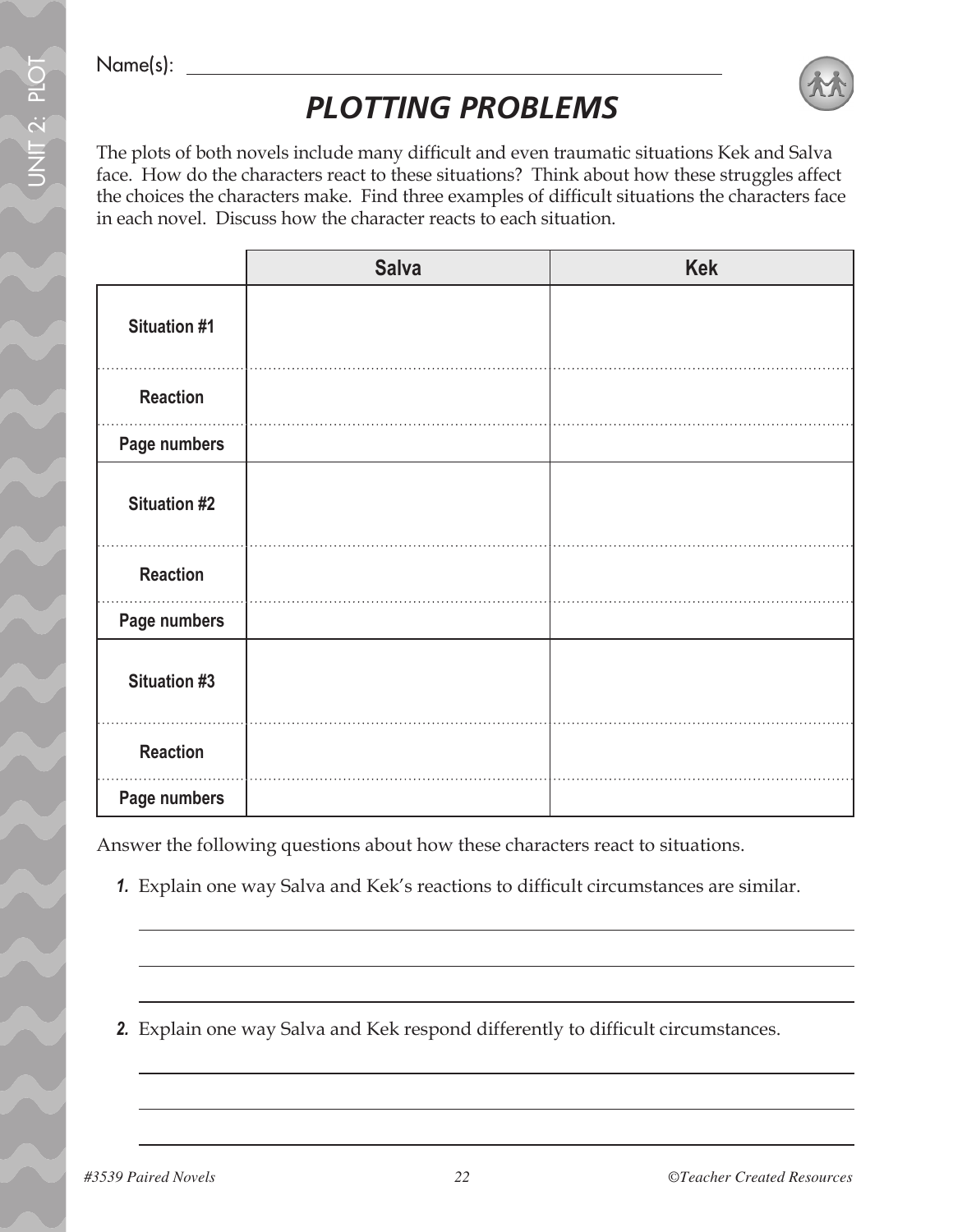Name(s):



*A Long Walk to Water* and *Home of the Brave* are about similar topics, but one is historical fiction and one is contemporary fiction because of *when* most of the story takes place. Novels that take place in the past and portray real historical events in the storytelling are called *historical fiction*. Novels that take place in our current time are called *realistic fiction* or *contemporary realistic fiction.* With a partner or small group, discuss how these authors show the time period that is part of each book's setting.

| <b>Novel</b>                                                                                 | A Long Walk to Water | <b>Home of the Brave</b> |
|----------------------------------------------------------------------------------------------|----------------------|--------------------------|
| Is most of the<br>story set in the<br>past or present?                                       |                      |                          |
| How much time passes<br>from the beginning of<br>the novel to the end?                       |                      |                          |
| <b>What real historical</b><br>events are described<br>in the novel?                         |                      |                          |
| How are the lives<br>of the characters<br>affected by the real<br>historical events?         |                      |                          |
| Find one quotation that<br>shows how the main<br>male character feels<br>about these events. |                      |                          |
| What is the mood or<br>feeling of this scene?                                                |                      |                          |

### *PUTTING IT ALL TOGETHER*

Why is one book considered historical fiction and one contemporary fiction?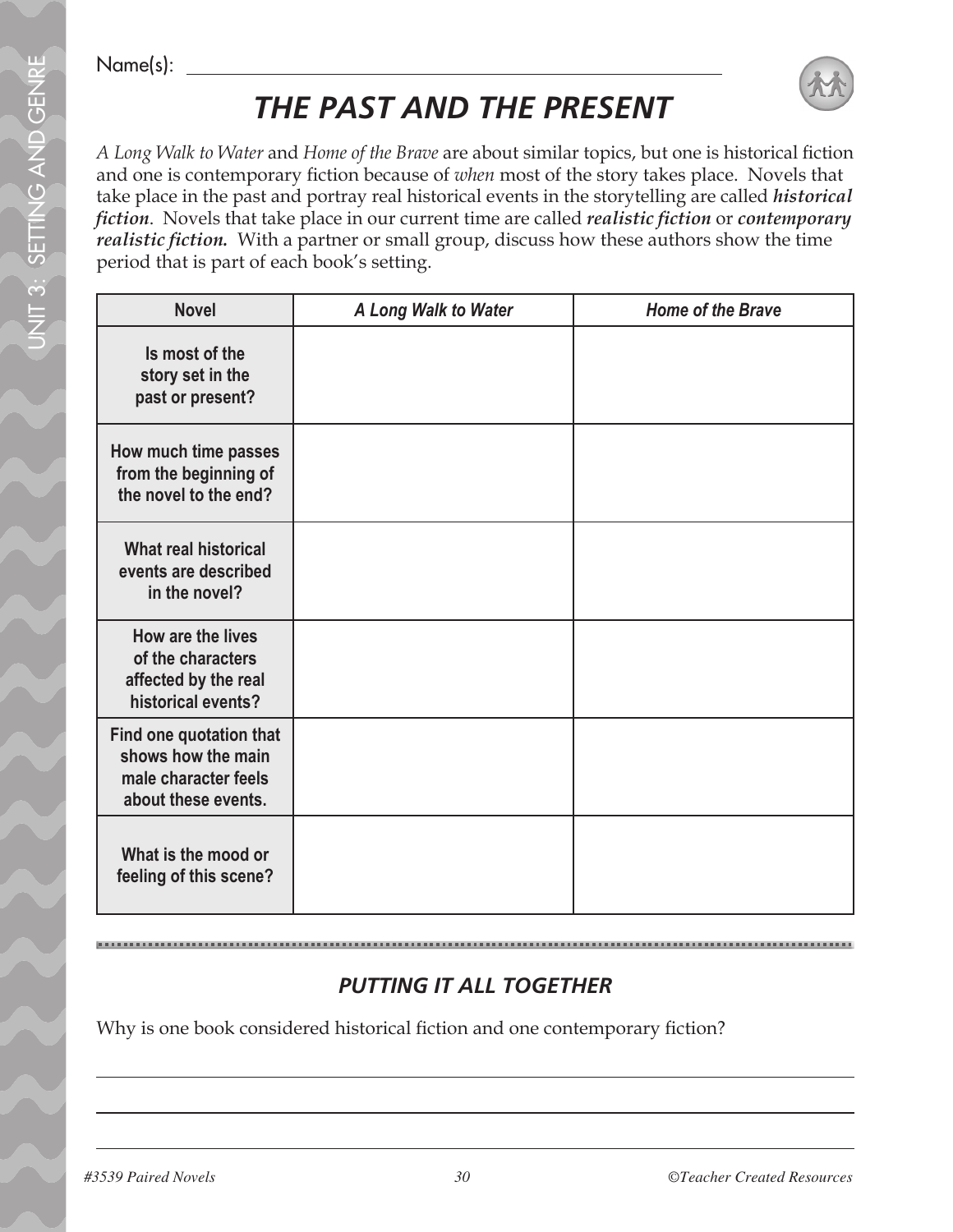Name:

# *A NEW WORLD*



Life in the United States is very different from life in the villages of South Sudan. These novels help readers understand the difficulties refugees face as they try to adapt to a completely new way of life.

*A Long Walk to Water* takes place mostly in Sudan. At the end of the novel, Salva is chosen to come to the United States and live with an American family. The author does not give very many details about Salva's experience in the United States. Instead, she gives readers a brief explanation of some of the things Salva experienced when he first came to the U.S.

Read the passage on pages 97–99 about Salva's first month living in New York. List four things about the United States that were surprising or difficult for Salva.

| 1.             |  |
|----------------|--|
| 2.             |  |
| 3 <sub>o</sub> |  |
| 4.             |  |

*Home of the Brave* begins just as Kek arrives in the United States. Kek experiences some of the same confusion and difficulties that Salva did when he first arrived. The author of this book, however, describes Kek's experiences in great detail. Pick two of the answers you gave above and explain what Kek experienced. Use a quote to support each answer.

| <u> 1989 - Johann Barbara, martxa alemaniar a</u> |  |
|---------------------------------------------------|--|
| Page number:                                      |  |
|                                                   |  |
|                                                   |  |
|                                                   |  |
|                                                   |  |
|                                                   |  |